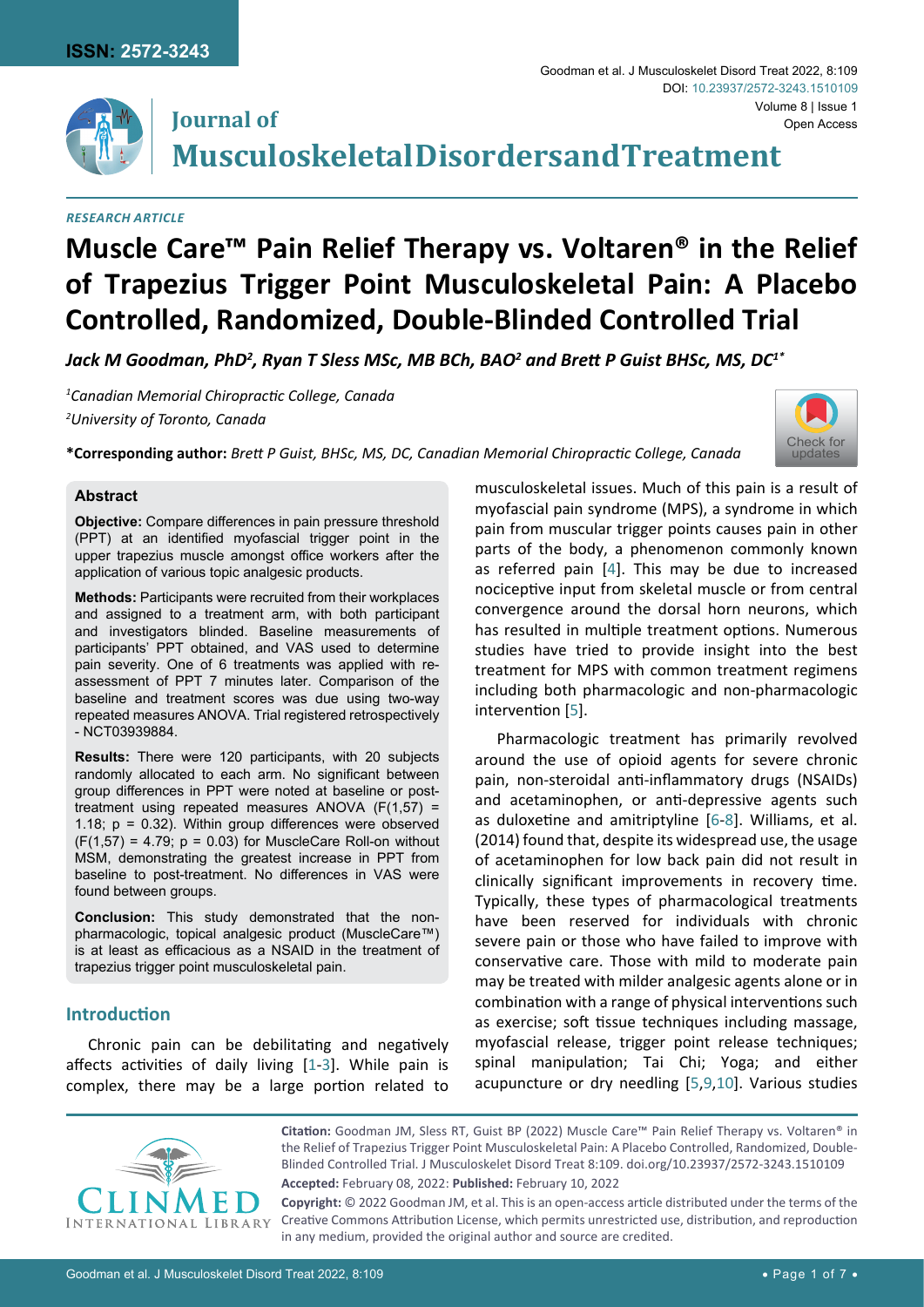have found these techniques to be effective, however they often only provide temporary relief of the pain and still require patients to routinely follow-up with their practitioners [[9,](#page-6-4)[11](#page-6-8)[-14](#page-6-9)].

A recent systematic review found that topical NSAIDs had a moderate effect at reducing pain immediately and up to 7 days, as well as scoring highly in terms of patient satisfaction [[15](#page-6-10)]. This topical application led to decreased NSAID-associated adverse events such as gastrointestinal distress. However, this study did not address non-pharmacological topical applications. There is a lack of research for non-pharmacological topical applications within the treatment of myofascial pain, given that they may allow for multiple mechanisms of action including placebo while minimizing potential adverse events commonly associated with NSAIDs [[7\]](#page-6-11).

One non-pharmacological topical analgesic that has shown promise at treatment pain is MuscleCare™. A previous study has demonstrated that MuscleCare™ causes a significantly greater increase in pain pressure threshold (PPT) than other leading national brands including Biofreeze and IcyHot [[16](#page-6-12)]. However, there are currently no data describing the efficacy of MuscleCare™ against any products including a non-steroidal antiinflammatory drugs (NSAID) such as Voltaren®, which uses Diclofenac as its active ingredient.

The purpose of this study was to compare MuscleCare™, non-pharmacologic topical pain relief ointment, and the NSAID Voltaren®, in the acute treatment of myofascial pain in the upper trapezius. The objective of this study was to compare differences in pain pressure threshold (PPT) at an identified myofascial trigger point in the upper trapezius muscle amongst office workers after the application of various topic analgesic products.

#### **Materials and Methods**

This study involved pre-post measures. Subjects were using convenience sampling and randomly allocated to one of six possible treatment groups. The testing session occurred at the subjects' desks, which involved a baseline measurement followed by the application of the topical analgesic and then a followup measurement of PPT. All of this occurred within a 10-minute timeframe. Institutional ethics approval was obtained from the University of Toronto Research Ethics Board (33247) in confirmation with the Declaration of Helsinki on the use of human subjects.

## **Participants**

Subjects included clerical and administrative staff who refrained from any form of manual labour over the course of the procedure. Subjects were excluded if they presented with any type of shoulder, neck, or back pain,absence of a palpable tender spot in the right upper trapezius region (identified by manual palpation by an

indepdent assessor prior to enrollment), any history of allergic reaction to previous use of any analgesic topicals, any disorder of the skin over the right trapezius area, any previous surgery or major injury to the area of application. All subjects completed an informed consent.120 adult males and females between the ages of 21-65 wererecruited from variousworkplace environments, utilizing a sample of convenience for this study. Preliminary sample size calculations determined that this size would provide sufficient statistical power to detect any differences. All subjects consented to participate in the study, with 20 subjects randomly allocated to each treatment group (Figure 1).

#### **Randomization and blinding**

A random number sequence of treatments was generated in Microsoft Excel by a blinded data analyst and each participant was randomly allocated to a single intervention group (see below). Concealment was accomplished by having files pre-prepared with the allocation contained in a sealed envelope which was opened by the examiner immediately prior to the application of the topical product in that session. Each product was kept in a generic white plastic container, all of the same size shape, and labeled from A-F. Blinding of topical odour unique to each treatment was achieved with the use of nose-clips (Figure 1).

## **Interventions**

Six topical preparations were assessed in this study: four were natural topical analgesics, one was a topical non-steroidal anti-inflammatory drug (NSAID), and one was a non-medicinal placebo which was used as the control. The natural topical analgesics comprised of four different preparations of MuscleCare™**.** Two were ointments and two were roll-on gels. Within each of those groups, one preparation was prepared without the active ingredient methylsulfonylmethane (MSM), an organosulfur compound. The NSAID-based product was Voltaren® and the non-medicinal placebo was a special preparation that was applied as a roll-on gel comprised of water, glycerin, and guar to emulate the feeling of the other products with none of the active ingredients. Products were placed in identical 3 oz generic white roll-on bottles or 0.5 oz white plastic containers and were labeled only with a letter. The coding for these preparations was kept from all examiners until conclusion of the study.

A research assistant provided all subjects with a noseclip to control for odour. After an independent examiner identified the presence of a myofascial trigger point and marked it on the skin, another blinded assessor applied the randomly assigned topical analgesic. The assessor performing the application performed adequate hand hygiene between subjects and donned gloves to eliminate the risk of cross-contamination. After the application of the topical analgesic, the area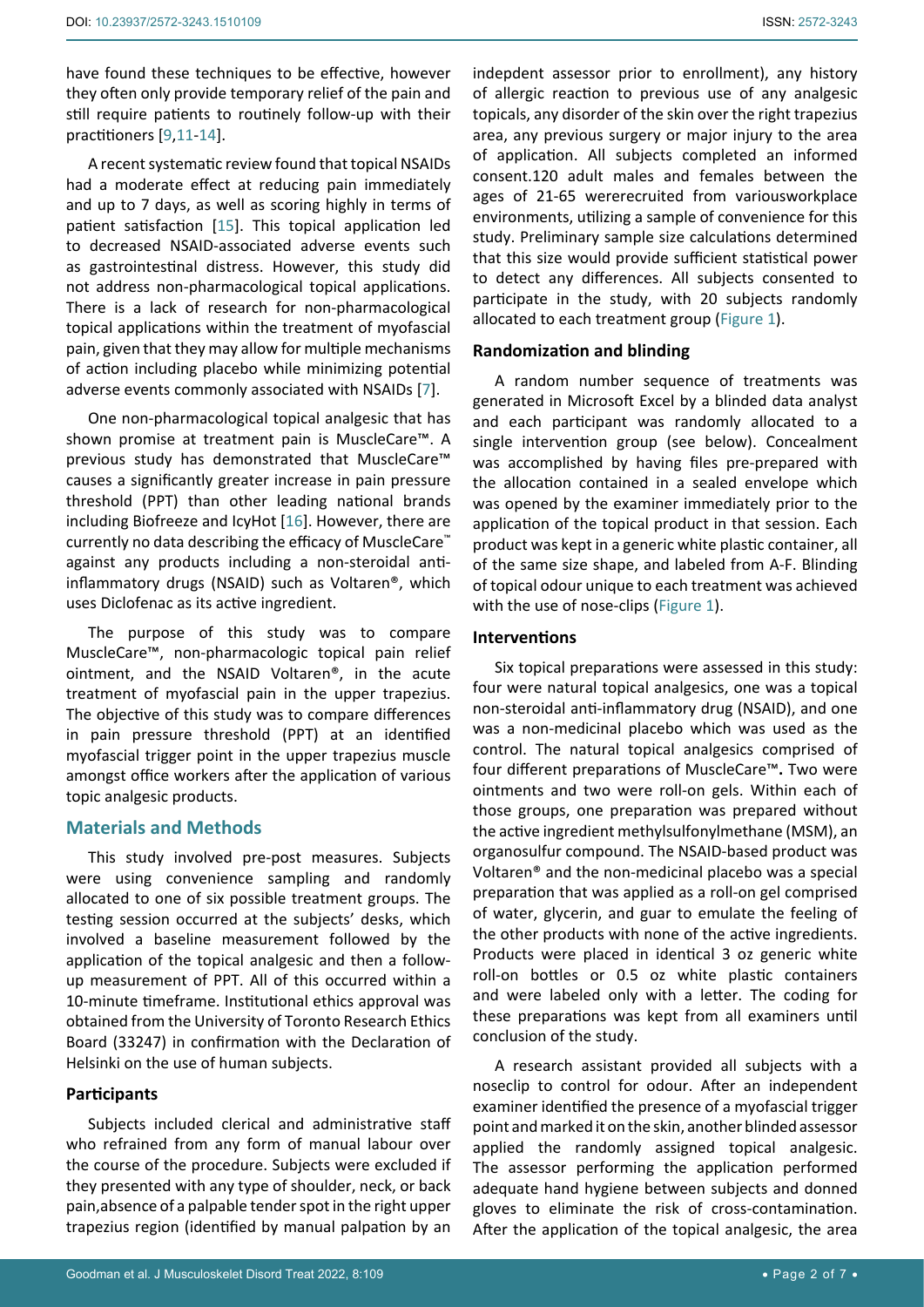

was lightly massaged to allow the topical ointment to absorb into the skin.

All topical analgesics were applied using the same process and same amount of product. This was done to help eliminate any biases and maintain blinding.

#### **Outcome measures**

An assessor palpated the upper trapezius muscle in the samples and identified the presence of a myofascial trigger point, which was subsequently marked on the skin. If no myofascial trigger point was identified, the subjects were excluded. A score of tenderness at a myofascial trigger point (MTP) in the right upper trapezius and a visual analog scale (VAS) of pain was obtained. Following this, a manual pressure algometer (FPK20, Wagner Instruments, CT, USA) was used to assess tenderness in the trapezius muscle with all measurements were reported in kg cm-2 [\[17](#page-6-14)[,18](#page-6-15)]. Vertical pressure was applied by the pressure algometer at a rate

1 kg cm<sup>-2</sup> s<sup>-1-</sup> until the patient indicated the first presence of tenderness. Previous research has demonstrated reliability and validity for the use of pressure algometry in manual therapy [[19](#page-6-13)]. The measurement was then repeated after application of one of the 6 topical preparations in the same manner. The difference of the two readings was used as the indicator of the efficacy of the treatment. A VAS from 0-10 was used to quantify pain in the upper trapezius pre- and post-application of the topical analgesic. The scale was presented to the subject immediately after tenderness was found through pressure algometry and they were instructed to rate the level of pain on a scale of 0-10. This measurement was then repeated with the second algometry reading and the difference of the two were used as an outcome of the efficacy of the treatment.

### **Procedures**

To minimize extraneous factors that may influence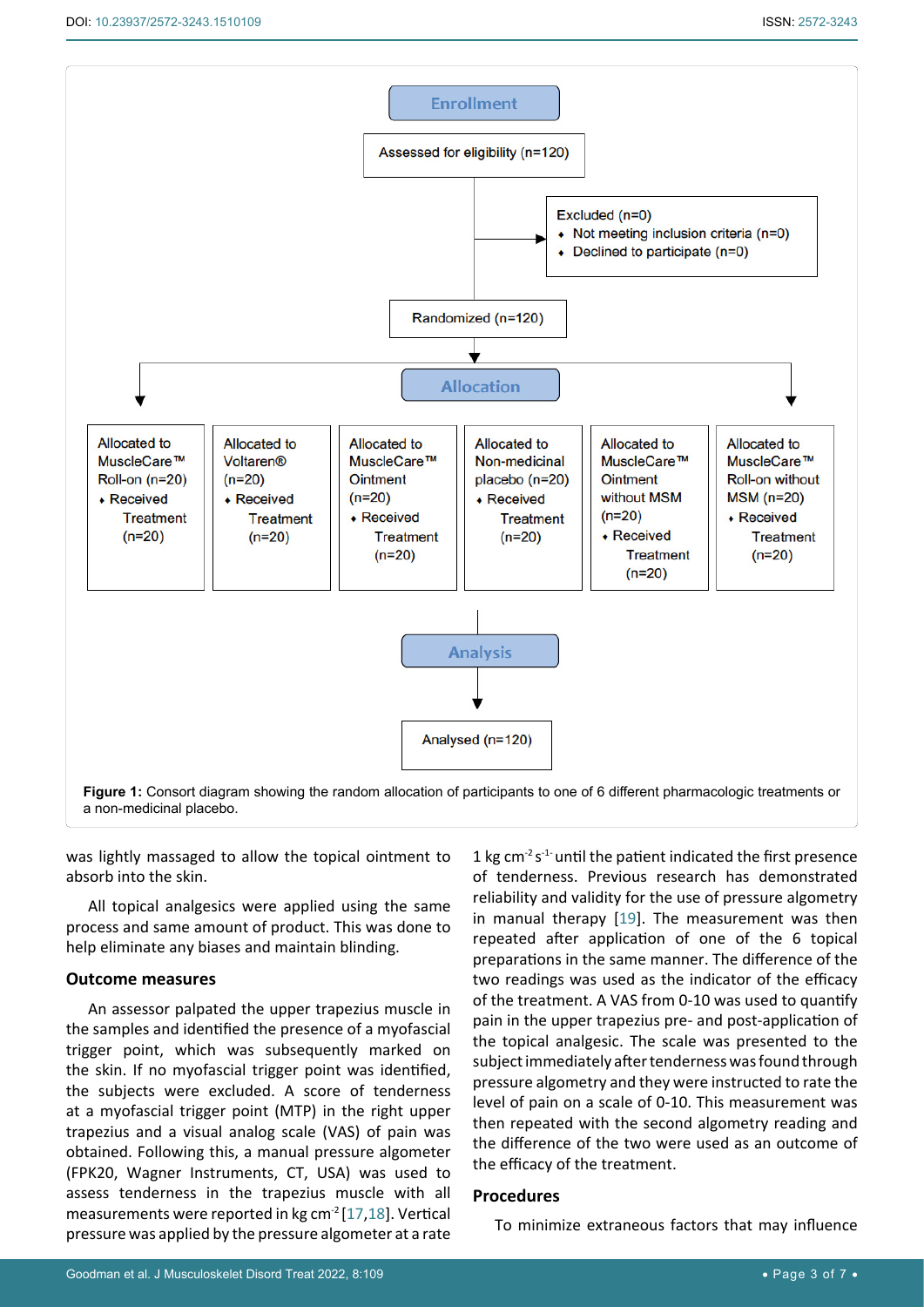pain perception, subjects were asked to sit upright at their desk, in a comfortable position for the testing procedures. Both subjects and examiners wore a nose clip to ensure they were blinded to the product being applied. Pressure algometry measures were obtained to determine baseline tenderness, measured by pain pressure threshold (PPT) in the upper trapezius, as described previously [[16\]](#page-6-12). A second examiner then applied one of the 6 topical preparations, determined by randomization, over the marked area. The substance was massaged into the skin for 10 seconds by the second examiner who donned gloves and performed appropriate hand hygiene between subjects. Following application, subjects were left for 7 minutes to allow for absorption and penetration of the preparation into the tissues. This timeline was based on expert opinion from local health care practitioners. During these 7 minutes, subjects were instructed to stay seated in the chair with minimal head movement. At the end of the 7 minutes, the first examiner returned to re-assess the PPT and VAS, using the same procedure.

#### **Analyses**

Baseline descriptive statistics and analysis of change scores were conducted using a baseline ANOVA and two-way repeated measures ANOVA in Statistical Package for Social Sciences (SPSS) with a significance level set at 95% (p < 0.05).

#### **Results**

All subjects consented to participate in the study, with 20 subjects randomly allocated to each treatment group (Figure 1). Of the 120 subjects, 54were male and the average age was  $39 \pm 3$ . Baseline subject demographics are presented in Table 1. Assessment of the PPT in the right upper trapezius both pre- and postapplication is presented in Table 2.

Baseline ANOVA revealed no significant differences in PPT between groups at baseline, or between groups using repeated measures ANOVA ( $F(1,57) = 1.18$ ; p = 0.32) as shown in Figure 2. However, within-group differences were observed  $(F(1,57) = 4.79; p = 0.03)$ for MuscleCare Roll-on without MSM only (Product F), demonstrating the greatest increase in PPT from baseline to post-treatment (0.75  $\pm$  0.006 kg/m<sup>2</sup>, p = 0.03) (Figure 3).

Assessment of the VAS of pain is shown in Table 3. There were no within or between group differences in VAS from pre- to post-treatment.

## **Discussion**

This study demonstrated significant within-group differences for MuscleCare™ Roll-on without MSM,

|  |  | Table 1: Baseline demographics. |
|--|--|---------------------------------|
|--|--|---------------------------------|

|             | A ( $n = 20$ )<br><b>MuscleCare</b><br>Roll-on | $B(n = 20)$<br><b>Voltaren</b> | $C(n = 20)$<br><b>MuscleCare</b><br><b>Ointment</b> | D ( $n = 20$ )<br>Non-medicinal<br>placebo | $E(n = 20)$<br><b>MuscleCare</b><br><b>Ointment</b><br>without MSM | $F(n = 20)$<br><b>MuscleCare</b><br><b>Roll-on without</b><br><b>MSM</b> |
|-------------|------------------------------------------------|--------------------------------|-----------------------------------------------------|--------------------------------------------|--------------------------------------------------------------------|--------------------------------------------------------------------------|
| Age (yrs)   | $41 \pm 3$                                     | $36 \pm 3$                     | $40 \pm 3$                                          | $46 + 4$                                   | $35 \pm 3$                                                         | $38 \pm 3$                                                               |
| Male $(\%)$ | 65                                             | 50                             | 35                                                  | 45                                         | 45                                                                 | 30                                                                       |

\*Values are displayed as mean ± standard error of the mean.

**Table 2:** Assessment of PPT before and after treatment of one of 6 preparations.

|                                              | Pre-Treatment (kg/m <sup>2</sup> ) | Post-Treatment (kg/m <sup>2</sup> ) | Difference (kg/m <sup>2</sup> ) |
|----------------------------------------------|------------------------------------|-------------------------------------|---------------------------------|
| A (n = 20) MuscleCare Roll-on                | $5.01 \pm 0.37$                    | $4.90 \pm 0.39$                     | $-0.11 \pm 0.03$                |
| $B(n = 20)$ Voltaren                         | $4.93 \pm 0.37$                    | $4.90 \pm 0.27$                     | $-0.03 \pm 0.06$                |
| C ( $n = 20$ ) MuscleCare Ointment           | $5.15 \pm 0.50$                    | $4.83 \pm 0.24$                     | $-0.33 \pm 0.04$                |
| $D(n = 20)$ Non-medicinal Placebo            | $5.58 \pm 0.49$                    | $5.94 \pm 0.59$                     | $0.36 \pm 0.08$                 |
| $E$ (n = 20) MuscleCare Ointment without MSM | $5.99 \pm 0.45$                    | $5.86 \pm 0.51$                     | $-0.13 \pm 0.09$                |
| $F$ (n = 20) MuscleCare Roll-on without MSM  | $4.59 \pm 0.42$                    | $5.34 \pm 0.54$                     | $0.75 \pm 0.06$                 |

\*Values are displayed as mean ± standard error of the mean.

**Table 3:** Assessment of VAS before and after treatment of one of 6 preparations.

|                                              | <b>Pre-Treatment (cm)</b> | Post-Treatment (cm) | Difference (cm) |
|----------------------------------------------|---------------------------|---------------------|-----------------|
| A ( $n = 20$ ) MuscleCare Roll-on            | $7.1 \pm 3.2$             | $7.3 \pm 3.1$       | $0.2 \pm 1.5$   |
| $B(n = 20)$ Voltaren                         | $7.7 \pm 2.8$             | $7.9 \pm 3.3$       | $0.2 \pm 1.5$   |
| C ( $n = 20$ ) MuscleCare Ointment           | $9.3 \pm 2.5$             | $8.7 \pm 2.9$       | $-0.5 \pm 1.3$  |
| D ( $n = 20$ ) Non-medicinal Placebo         | $7.3 \pm 3.4$             | $7.8 \pm 3.5$       | $0.5 \pm 1.7$   |
| $E$ (n = 20) MuscleCare Ointment without MSM | $8.1 \pm 3.3$             | $8.0 \pm 3.6$       | $-0.1 \pm 2.5$  |
| $F$ (n = 20) MuscleCare Roll-on without MSM  | $7.6 \pm 3.2$             | $7.4 \pm 3.4$       | $-0.2 \pm 1.8$  |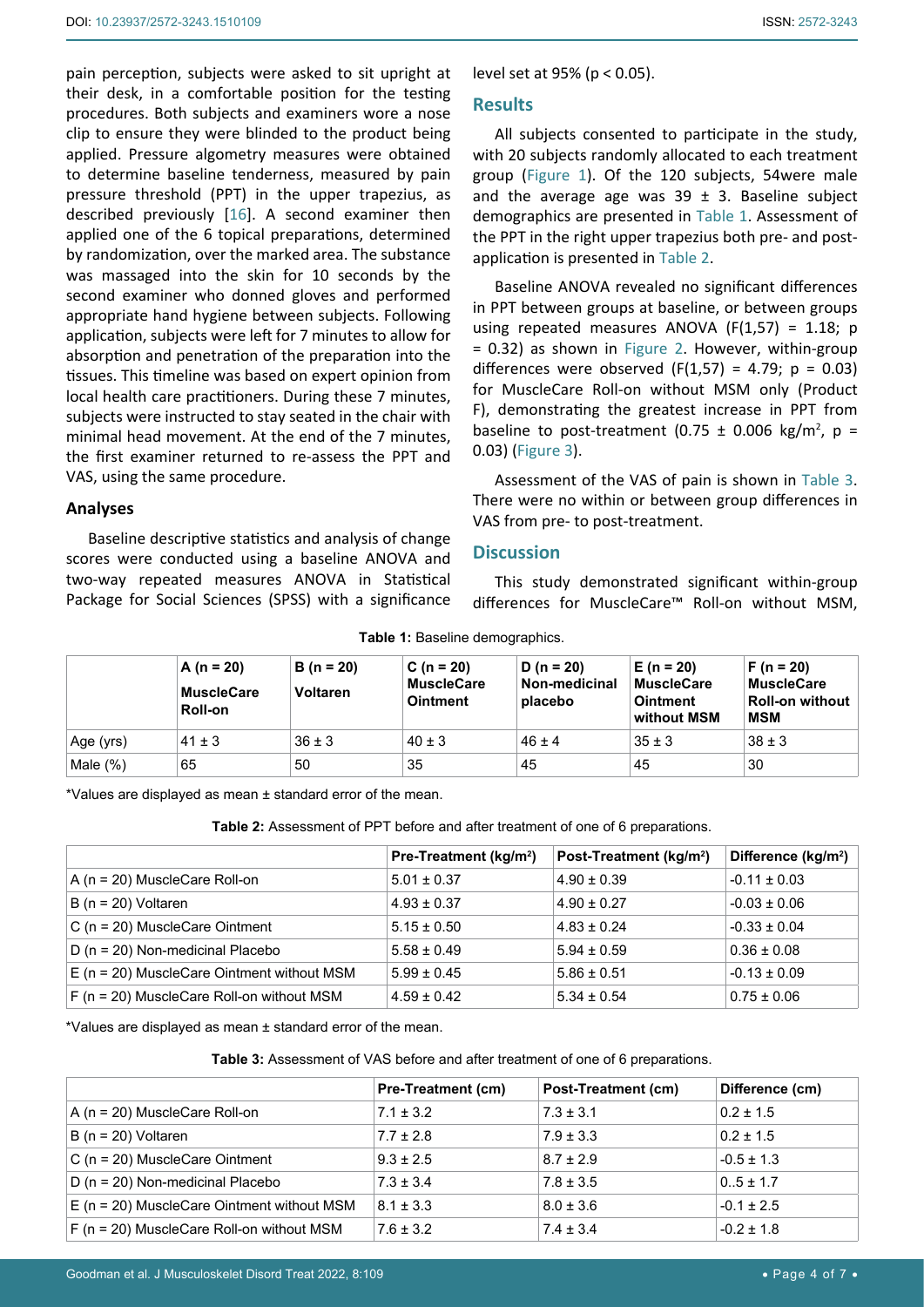٦



**Figure 2:** PPT from baseline to post-treatment in all six groups.

\*Indicates a significant within group difference, (p = 0.03) A = MuscleCare Roll-on, B = Voltaren, C = MuscleCare Ointment, D = Non-medicinal Placebo, E = MuscleCare Ointment without MSM, F = MuscleCare Roll-on without MSM.



significant within group difference ( $p = 0.03$ ). A = MuscleCare Roll-on, B = Voltaren, C = MuscleCare Ointment, D = Non-medicinal Placebo, E = MuscleCare Ointment without MSM, F = MuscleCare Roll-on without MSM.

however there were no significant differences between groups. This suggests that this MuscleCare Roll-on without MSM preparation produces the greatest increase in PPT following treatment, however the reductive effect in terms of pain management was not significantly different between groups. In addition, the VAS of pain perceptions also showed no differences amongst any of the preparations used in this study. Despite these statistical differences, it is unclear if there is any clinical significance between groups.

To our knowledge, this is the first study to demonstrate that an all-natural product (MuscleCare™) is at least as effective as a product containing a NSAID (Voltaren®) at acutely improving PPT in the trapezius trigger point. There are numerous reasons why an all-natural product

may be preferred to the use of NSAIDs. Firstly, there is no evidence to suggest these products produce any of the side effects that are seen with NSAIDs. This includes but is not limited to disturbances to the gastro-intestinal system [\[20](#page-6-16)] and the contraindications in patients with any cardiovascular risk factors [\[21](#page-6-17)] due to the reduction of prostaglandins that are responsible for maintaining vascular homeostasis and integrity [\[22](#page-6-18)]. Additionally, natural products like MuscleCare™ contain more active ingredients than pharmacologic products such as Voltaren®, which only contains Diclofenac sodium as an active ingredient. This allows for the possibility of synergistic effects between the ingredients, which could contribute towards increased benefit for the patient. Further research is needed to clarify these proposed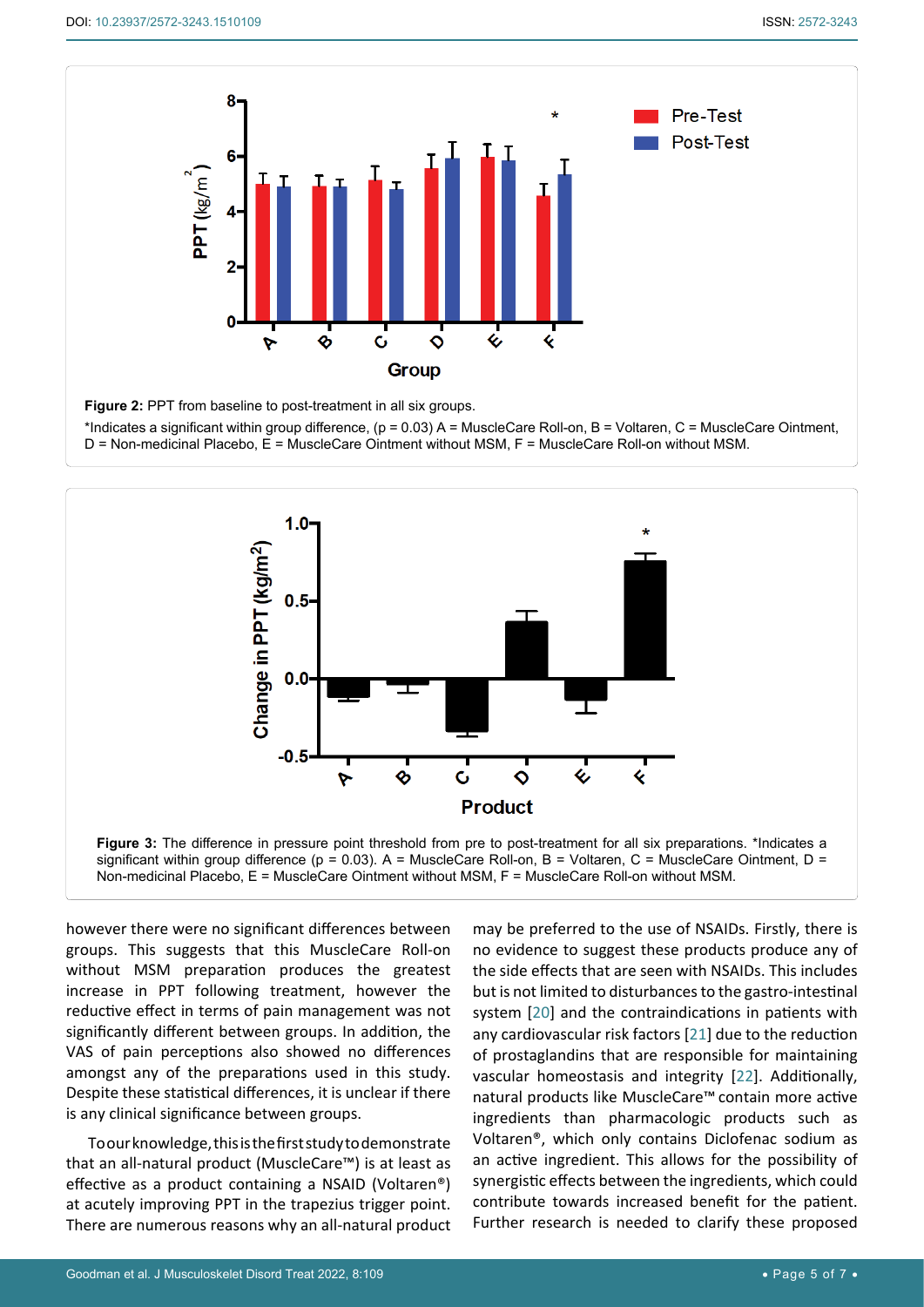mechanisms. Lastly the inclusion of Hydresia oils in MuscleCare™ may allow for increased delivery of active ingredients into the tissue [[23](#page-6-19)], and thus creates the potential for a greater efficacy of the active ingredients and a greater reduction in pain for the patient.

Further research may be useful *to determine if similar* results are observed throughout various types of musculoskeletal pain, as well as across various timelines. While the healing process is similar across various musculoskeletal injuries, the effective of therapeutic interventions may not necessarily be similar. Furthermore, as per Quintner, et al. the underlying pathophysiological of trigger points is unclear [[24\]](#page-6-20).

Given the absence of detectable perception of pain reduction between topical agents, the benefits of a non-pharmocological product may offer a clinical advantage for health care practitioners who wish to avoid pharmacological interactions and limit the risk of adverse events associated with NSAID usage. The topical analgesics were all applied in a way that may not mimic real life clinical applications, so it is possible that patients may experience benefit if instructions were followed for all preparations.

#### **Limitations**

Our study is not without limitations. The within group variability and the small sample size may have contributed to an insufficient power to detect significant changes using a 2-factor analysis. The data suggest that perhaps a larger sample size may have uncovered relationships that were not apparent with the power in this study. The within group differences only revealed a significant effect for change in PPT in the MuscleCare™ formulation, however a larger study is required to confirm if our failure to detect significant differences between group is the result of a type 2 error. In addition, although the analysis of these measurements in a working environment may allow for a more accurate assessment of the use of these preparations at reducing pain in an individual's day-to-day life, there may be some inherent limitations of not performing these analyses in a controlled environment. Lastly, we only assessed 1 product per individual, potentially introducing some between subjects variability, however we believed that there would be insufficient time between exposures to prevent contamination, thus. We do not believe that this significantly impacted our results as the test-retest method of pressure algometry has shown to be very reliable in many studies [\[19](#page-6-13)].

Pragmatically the topical preparations were all organized to provide the same dosage volume. This was done from a feasibility perspective to eliminate biases and maintain blinding. However, such preparations do not represent true life applications. It is possible that clinical or statistical differences may have been detected if all topical applications were applied according to the prescribed dosage and application parameters.

Further investigations should be completed with larger sample sizes and with measurements taken at varying times after the application of the products to confirm if other differences would be detected and to confirm the findings of this study. In addition, more information is required for a wider-range of individuals, including older and younger patients, and individuals with various musculoskeletal injuries. Such data may help to gain an understanding of the efficacy of non-medicinal topical analgesic products, such as MuscleCare™ in a greater range of chronic pain conditions.

## **Conclusions**

This study demonstrates that a non-pharmacological topical analgesic (MuscleCare™ preparation without MSM) yielded the greatest increase in PPT posttreatment after seven minutes, demonstrating that an all-natural non-pharmacologic topical analgesic is at least as effective as some topical-NSAIDs (Voltaren®) when following the same procedures. Although the between group differences were not statistically significant, the within group differences may support the usage of nonpharmacological topical analgesics for the reduction of PPT associated with myofascial trigger points of the upper trapezius in sedentary office workers. Further research is needed to determine if these differences are observable across other musculoskeletal conditions, other timelines, and other patient populations.

## **Declarations**

#### **Ethical approval and consent to participate**

Ethical approval was obtained from the Research Ethics Board at the University of Toronto. All participants provided written and informed consent prior to participating in the study.

#### **Consent for publication**

This study contains no individual's personal information that would require consent to publish. Written informed consent was obtained from participants for publication of their results. The consent form is held by the author's and is available for review by the Editor-in-Chief.

#### **Availability of supporting data**

All data generated or analysed during this study are included in this published article.

#### **Competing interests**

The authors declare that they have no competing interests.

## **Funding**

This study was funded in full by Active and Innovation Inc.

## **Author's contributions**

RTS and JMG analyzed and interpreted the patient